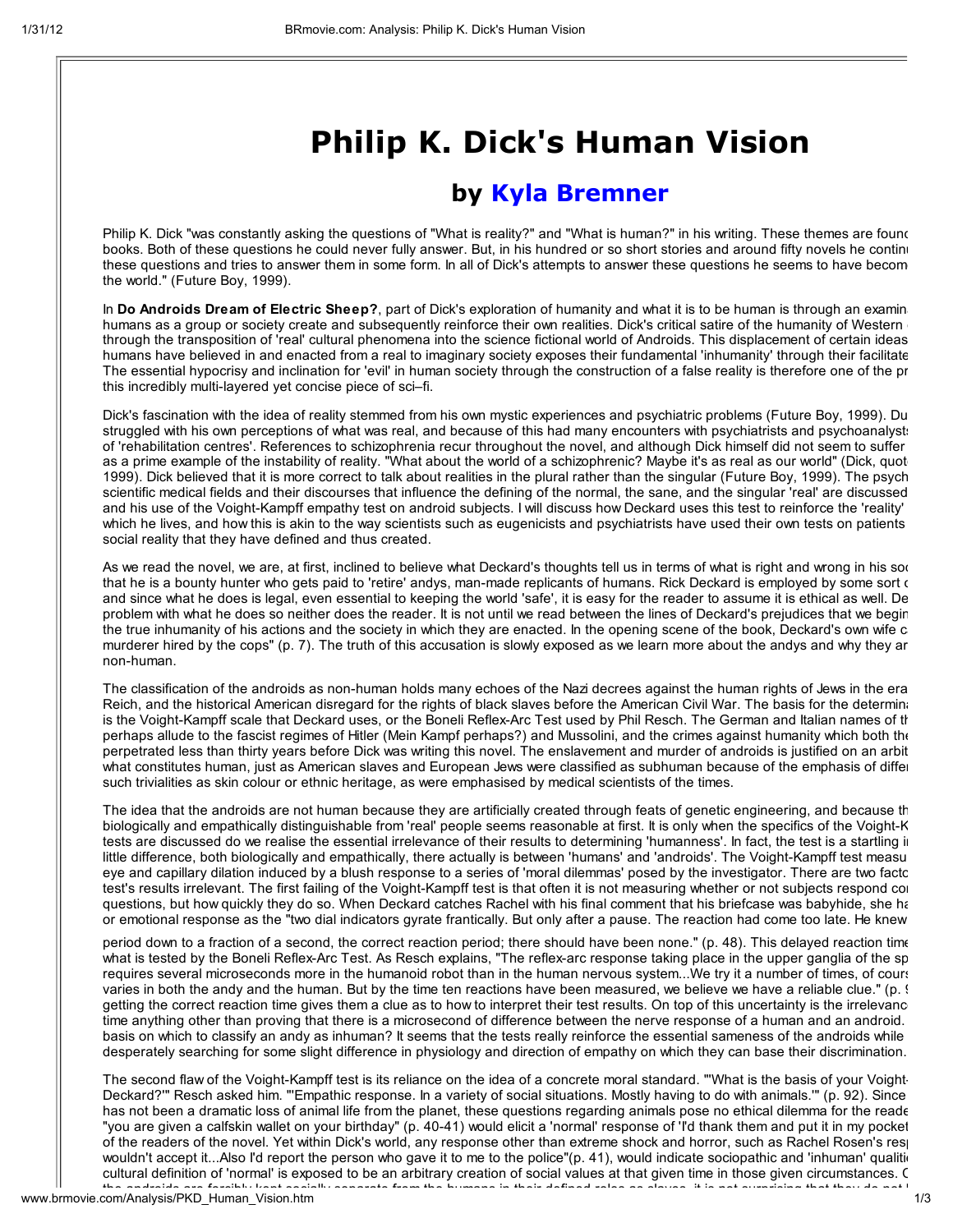## 1/31/12 BRmovie.com: Anal\sis: Philip K. Dick's Human Vision

the androids are forcibly kept socially separate from the numans in their defined roles as slaves, it is not surprising that they do not i same values as humans. In fact, in relation to the social values of the reader, the androids who have empathy for each other, compared to the reader to the reader. humans who have more empathy for animals (or at least they seem to value them more) than for the androids, seem more 'human' t and rather unempathetic characters such as Deckard and Resch. This exposure of Deckard and his psychological testing as a ridiculated determining 'humanness' is pretty much a satirical parody of psychoanalysts and their techniques for determining the 'abnormals' in

This link with the psychiatric medicalisation of the normal is further emphasised by Deckard's conversation with Bryant regarding the Voight-Kampff scale, and by many of Rachel's responses while taking the test. Deckard and Bryant's discussion of Lurie Kampff, who Voight's scale to make the Voight-Kampff Altered Scale, and who wrote an article entitled "Role-taking Blockage in the Undeteriorate (p. 33) is deliberately portrayed as a psychiatrist in the mould of the likes of late nineteenth-century sexual psychologists such as Ha Richard von Krafft-Ebing, both of whom were instrumental in laying down the foundation from which Sigmund Freud developed his the Wilhelm Reich, a Marxist sexologist who worked with Freud before disagreeing with him and branching off on his own (Weeks, p. 2-3). surprisingly, the "Leningrad psychiatrists" (p. 33) also disagreed with Kampff in his certainty regarding his altered scale. The similarity methods of building psychiatric models from earlier ones, as well as conflicting ideas of the 'professionals', are distinct reminders of twentieth-century sexual psychoanalysts. The curious similarity between the name of the Voight-Kampff test, Krafft-Ebing's name, ar manifesto, Mein Kampf, seems to link the three in a manner that suggest they are all interrelated; that it was the psychologists who  $\epsilon$ dangerous creation of identities classified as socially undesireable, which the Nazi regime then used to justify their extermination of  $\zeta$ homosexuals, and other 'undesireables', just as Deckard and his contemporaries use the 'empathy' test to justify the androids as be dangerous way. Dick gives us a clue at the sexologists of our own society's construction of the dang erous 'abnormal' when Deckarc statement regarding a picture of a naked woman which seems to be totally irrelevant to empathic response. "'Is this testing whether I Rachel asked tartly, 'or whether I'm homosexual?" (p. 41). This is also perhaps Dick's comment on the McCarthy era in the US and i gays through their psychiatric categorisation as mentally ill in the 1950s. In addition, Rachel's response to Deckard's psychoanalytic have a little boy and he shows you his butterfly collection, including his killing jar" (p. 41), that she would "take him to the doctor" (p. the extent to which certain behaviour in our society has been categorised as deviant and in need of medical intervention, and how the deviant is a culturally specific construction.

Dick's portrayal of Deckard, and more so Resch, as the true sickos is explicit. When Deckard sits and appreciates Luba's aria before murder her, stories of Nazis who made Jews perform for them the night before they were gassed are conjured up. Resch's recomme Deckard to go to bed with a female android and then kill her (his "grainy, hardened smile remained" (p. 111)) is a gross reminder of atrocities of which humans and humanity are capable. Dick seems to believe that the atrocities in the real world, to which he alludes, misogyny, nuclear war, and Nazism, are justified through an enforced alteration of reality by the means of false definitions and a lack other human beings. The fact that Deckard cannot kill Rachel after he sleeps with her shows some sort of empathy for her that he cannot (his true humanness), yet he is unable to see out of the 'reality' in which he has existed for so long in which androids are a dangerou 'true humans'. It is Deckard and Resch, the supposed defenders of humanity who are in fact the ones who are destroying it, and this is with the help of the false psychiatric tools that they use to confirm their version of reality.

The behaviour of the bounty hunters is contrasted by that of the androids. The androids' appreciation for the fine music of Mozart, tl of a schizophrenic in the art of Munsch, and literature of the pre-apocalyptic world are indicators of their true humanity. Dick himself about music and he was very knowledgable about classical recordings (Löfgren, 1998). As well, the androids display an sense of co appreciation for the well being of others that is seen no where else in the book.

This ability for empathy may easily be overlooked by readers as they get caught up in Dick's fantasy world. The horror that the read

with Isidore when the androids cut the legs off the spider is a quite an amazing indication of how well Dick has created his world, and reader gets sucked into it. Considering how easily most of us kill insects in our world, the horror of the reader to the spider scene be amusing as a certain level of hypocrisy and willingness to judge is revealed in the reader herself. Perhaps Dick was playing with his getting them to believe what Deckard did regarding the androids without realising that it is foolish to believe what you are told with ou and examining its fundamental truth. The point is that the name you call something doesn't change the reality of what it is. "The basi manipulation of reality is the manipulation of words. If you can control the meaning of words, you can control the people who must us (Dick, as quoted by Future Boy, 1999). Calling an android a machine can still not remove its humanness, only others' perception of i just as labelling someone a psychopath or schizophrenic can serve to remove their essential humanity in the eyes of society.

This reading of Dick's Androids does not interpret his ideas regarding the psychiatric discourse that has arisen since end of the last all favourable. The creation of the 'other', or in this novel, the android, has led to unprecedented human atrocities as seen in the sla Second World War. Dick's implication of the psycho-medical field in the social facilitation of the dehumanisation of the 'other' through 'proving' essential inhuman differences in them is damning in the least. From his own experiences with psychiatrists, and his own strug concept of reality, Dick is perhaps making an argument that sometimes the doctors are perhaps more sick than the patients. Throug deconstruction of the bounty hunters as inhumanely prejudiced members of a fascist society, Dick is also deconstructing the society ours. What is good in Androids is perhaps what is bad in our world, such as our propensity for extreme lack of empathy for and des animals and other races and religions, or our ease at creating an 'other' to persecute. We must recognise the hypocrisy and inhuma society, but that recognition must then be turned upon our own to see that our is no better, and perhaps is worse in many ways.

## References:

Dick, Philip K. Do Androids Dream of Electric Sheep? HarperCollins Publishers: London, 1997.

Future Boy. http://www.geocities.com/Area51/Chamber/1380/pkd/

Loftgren, Arne. http://home.swipnet.se/wotan/dick/biography.html [site now extinct]

Weeks, Steve. Sex, Politics and Society: The Regulation of Sexuality Since 1800. Longman: UK, 1981.